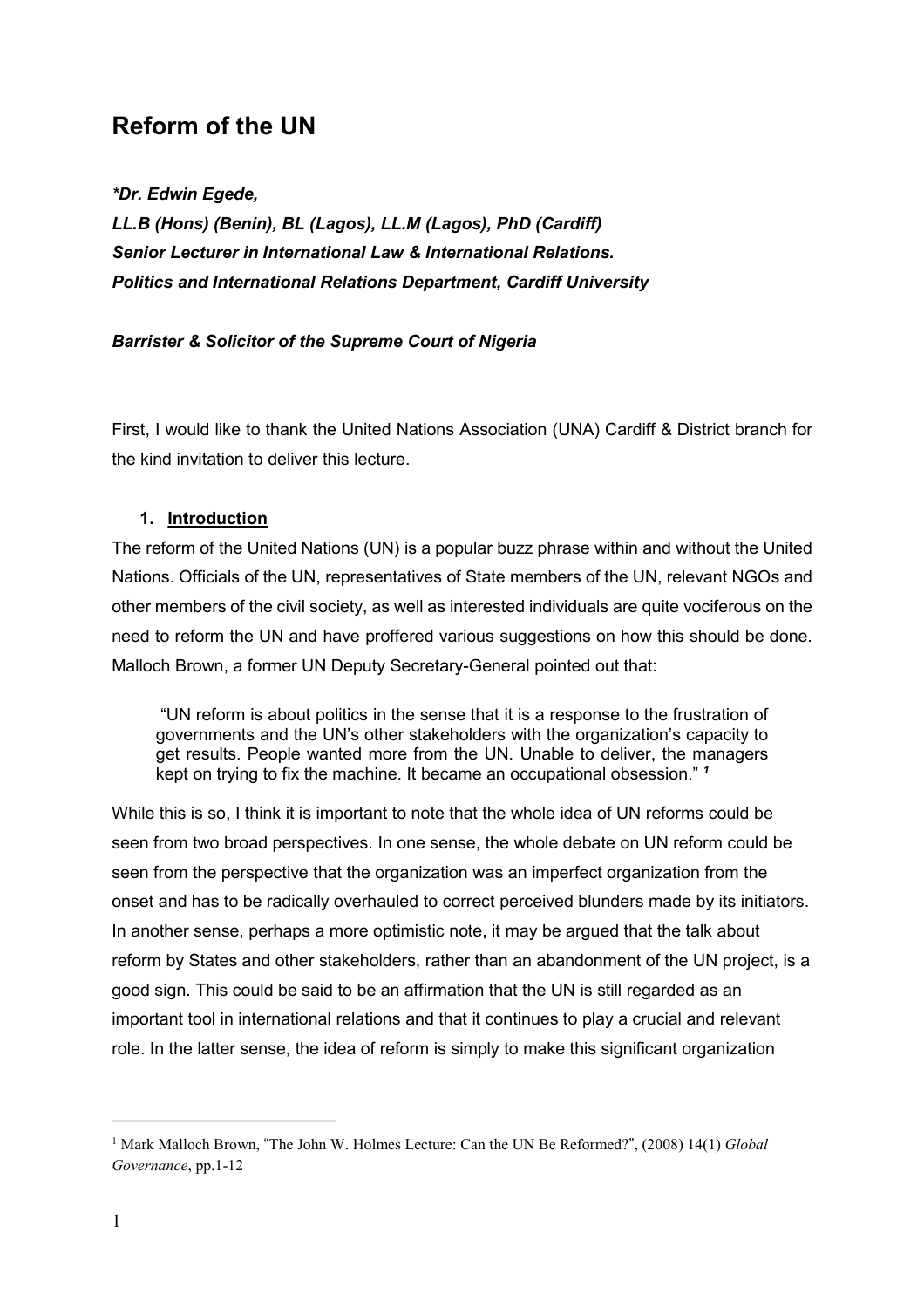more effective to tackle new challenges and situations that have arisen since it was set up in 1945.*<sup>2</sup>*

Undoubtedly, there is nothing new about the reform agenda of the UN. As far back as 1965 the need to reform the UN led to the increase of the membership of the Security Council from the original membership of 11 to the present number of 15. However, it would appear that since the end of the Cold war there has been an increase in the calls for reforms of the UN. There have been loads and loads of reform proposals and it would be an impossible task to identify and address all the proposals in a lecture of this nature. Fortunately, my remit for this evening is much simpler – I have been asked to mainly address certain proposals contained in a 112-page booklet I have been given which is titled – *Reform Proposals: For a Democratic United Nations and the Rule of Law (*a publication produced by the Dag Hammarskjold Foundation in cooperation with UNA Sweden) This booklet is a compilation of reform proposals by Erskine Barton Childers and some others and was compiled by Hanne Christensen. Even at that, I must point out that this booklet covers a wide-range of proposals and therefore we simply cannot, during our obviously limited time here today, cover all the proposals. I would therefore focus on some of the proposals in the booklet and a few other proposals that I believe would be of interest.

## **2. Membership**

Perhaps, I should start off by looking at the membership of the UN. Although, there are no explicit proposals in the booklet on the reform of the membership of the UN, I have chosen to touch on this for two reasons. First, the booklet makes constant reference to roles that NGOs may play in some of the proposals that have been advocated. Second, because we are located in Wales and there have been suggestions in certain quarters about the possibility of Wales' membership of the UN. For e.g., Plaid Cymru (the Party of Wales) had at one time included as one of its aims the following: "To promote Wales's contribution to the global community and to attain membership of the United Nations."<sup>3</sup>

Membership is a particular important issue, since the UN, with a current membership of 193 States from the different regions of the world, representing diverse cultures, values and

<sup>&</sup>lt;sup>2</sup> See Justin Morris, "UN Security Council Reform: A Counsel for the 21<sup>st</sup> Century", (2000) 31 *Security* 

*Dialogue*, pp.265-277. See for instance, the Secretary-General's Report, *Renewing the United Nations: A* 

*Programme for Reform*, A/51/950 of 14 July 1997 and the Secretary-General's Report, *Strengthening the United Nations: an agenda for further change*, A/57/387 of 9 September 2002<sup>3</sup> <http://www.partyofwales.org/our-history/>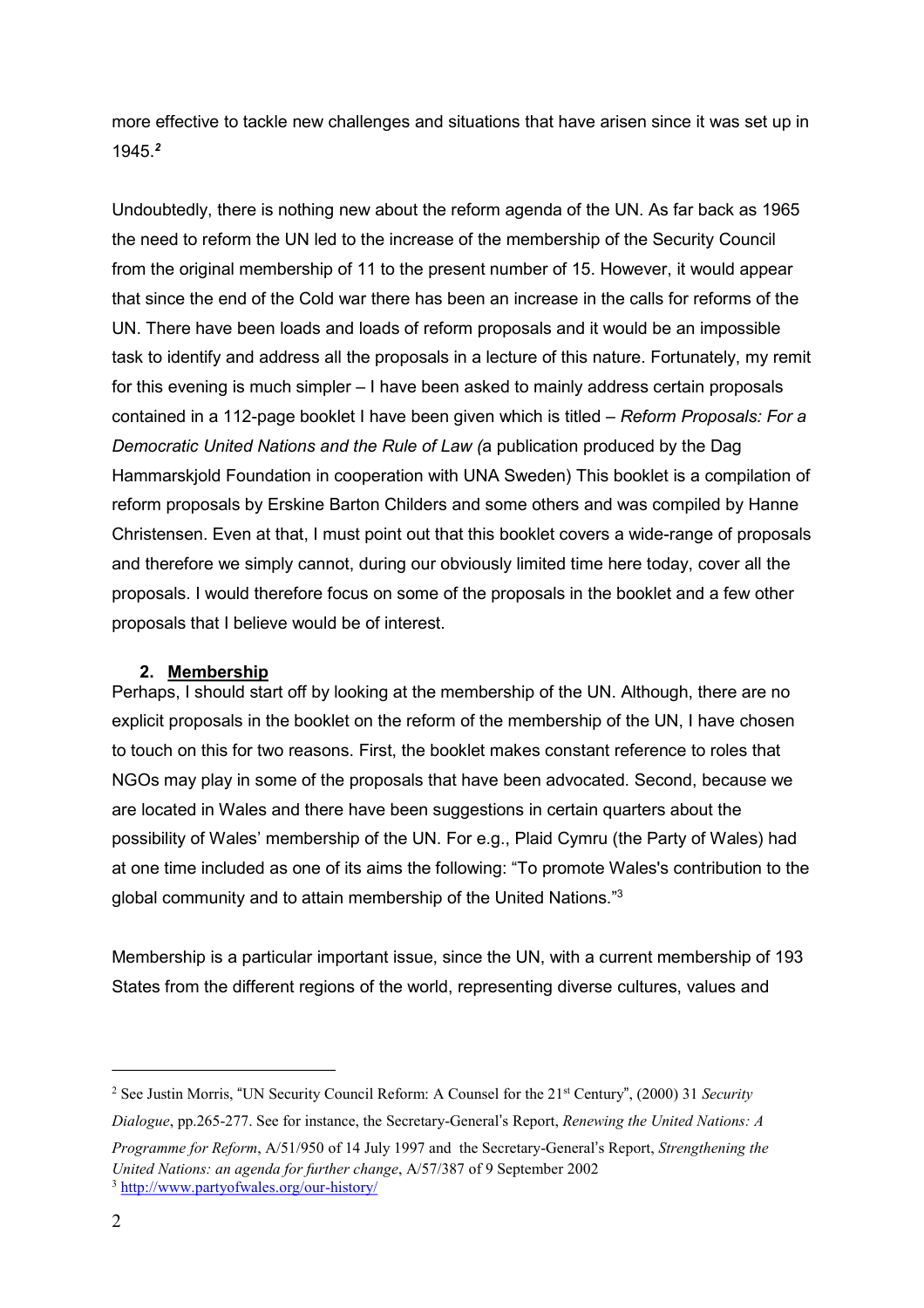religions, is undoubtedly the largest intergovernmental organization in the world. Article 4 of the United Nations Charter states:

- 1. Membership in the United Nations is open to all other peace-loving states which accept the obligations contained in the present Charter and, in the judgment of the Organization, are able and willing to carry out these obligations.
- 2. The admission of any such state to membership in the United Nations will be effected by a decision of the General Assembly upon the recommendation of the Security Council.

As we would note the current membership of the UN is limited to only 'peace-loving States.' Since, the end of the  $2<sup>nd</sup>$  World War it would appear that all States are now regarded as 'peace-loving' for the purposes of admission to the UN. It really does not matter how big or small such a State is. There are States on both sides of the spectrum – big ones, such as China and small ones, as Nauru. For Wales to be considered for membership of the UN we need to examine the question - Is Wales a State under International Law? The relevant provision to start off from is the Montevideo Convention 1933, originally a Convention between some Latin American States, which over the years has been accepted as reflecting Customary International Law.4 Article 1 of the Convention states that the criteria for Statehood is: permanent population, defined territory, government and capacity to enter into legal relations with other States (which connotes independence and sovereignty). Wales may clearly satisfy the first two criteria, and arguably may also be said to have a government, the Welsh Assembly Government (WAG), though the WAG has rather limited powers. However, it certainly does not satisfy the last requirement since it is an integral part of the UK. Devolution powers certainly does not give Wales the status of an independent Sovereign State and it has not at any time since the establishment of the UN been recognized by other States as such. Although, the strict interpretation of Article 4 of the Charter requires an entity to qualify as a State to be a member of the UN, there are nonetheless historical precedents where certain entities not technically States were admitted as members due to simple political exigencies. What I have in mind is the admission of Ukraine and Byelorussia (now Belarus) into membership at time of the establishment of the UN, when they could not strictly speaking be regarded as States because they were an integral part of the then USSR. This was done as a result of diplomatic horse trading between the bipolar powers – the USA and USSR. Using these precedents it is arguable that though Wales is not a State, technically it may be admitted to UN membership if such

<sup>4</sup> Edwin Egede and Peter Sutch, *The Politics of International Law and International Justice*, ( Edinburgh University Press, 2013), p.101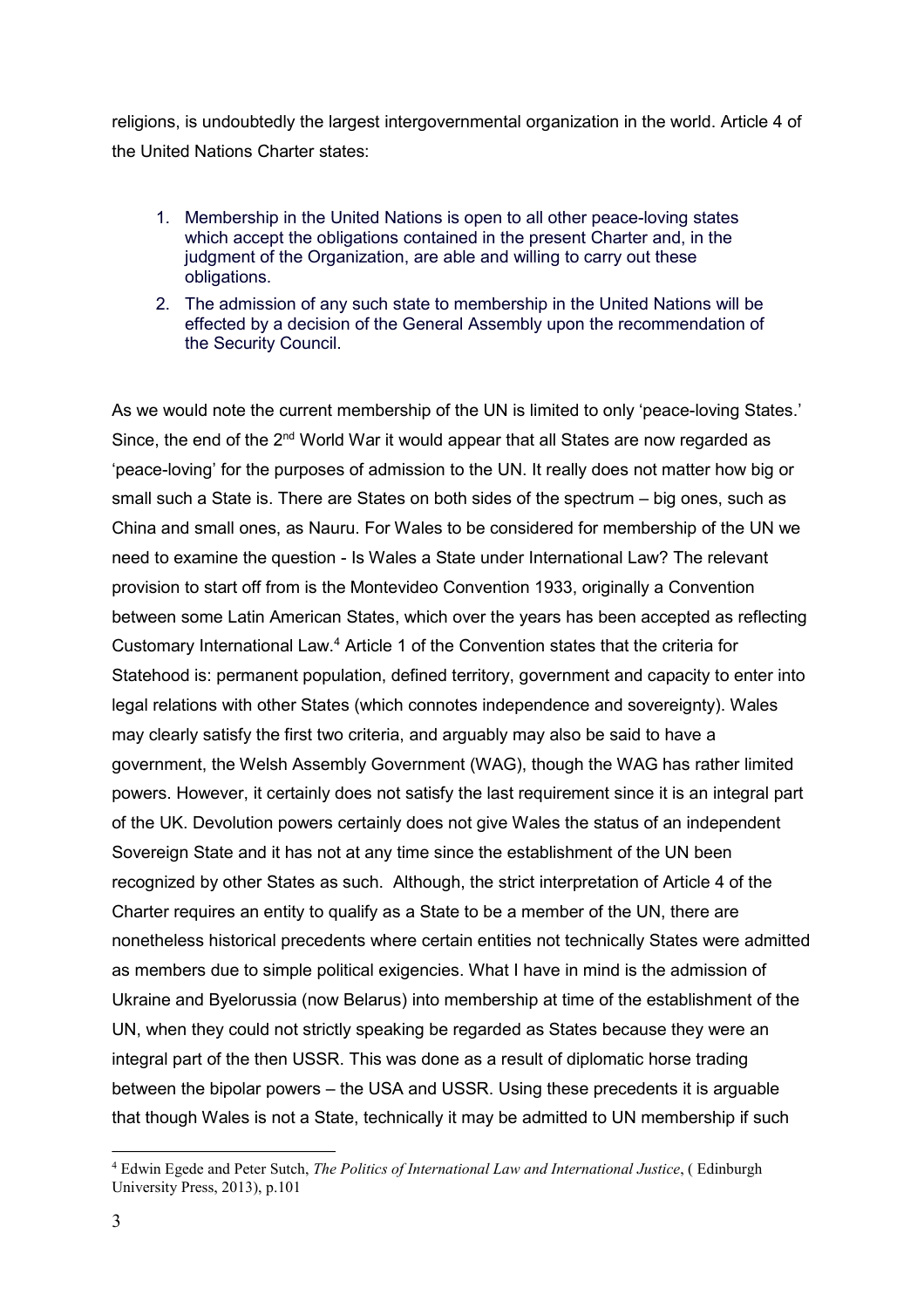membership is recommended by the Security Council and accepted by the General Assembly. However, it is doubtful if, in reality, this is likely a possibility because any such application is not likely to have the support of the P-5 members, a number of them who are unlikely to want to encourage such precedent, in view of the likely impact this may have on internal separatist movements within their borders. It also unlikely that the UK itself would support such application which in itself is contrary to the provisions of the Charter on membership and not in line with its national interest of keeping the UK as one.

The UN Charter obviously excludes international organizations, NGOs and other non-State entities from the membership of the UN. The question really is should the status quo of limiting UN membership to only States be retained in an international community composed not only by States, but also non-State actors. In a 1995 UN Declaration during the fiftieth anniversary of the UN, the General Assembly stated:

"We recognize that our common work will be the more successful if it is supported by all concerned actors of the international community, including nongovernmental organizations, multilateral financial institutions, regional organizations and all actors of the civil society." *<sup>5</sup>*

As we would recall, the United Nations was created in 1945 at a time where the focus was more on States. Things have since changed. While States still remain the main actors, there are certain non-state actors, such as international organisations and NGOs, which increasingly are playing vital roles in international politics. Should the membership of the UN be expanded to include such non-state actors? While a few modern international organisations actually permit other international organisations to be part of their membership (for e.g. the International Seabed Authority established under the Law of the Sea Convention 1982), NGOs cannot be members of the standard international organisation because they cannot be parties to treaties. In any event, to have non-State actors as part of the UN membership would, in my view, complicate things. At present the UN has a huge membership of 193 States and to add non-State actors to this would make it unwieldy and unmanageable. This would adversely affect the decision-making of the UN. I must say however that I support the present arrangement whereby States are the only members of the UN, and non-State actors, as NGOs, are merely given consultative status through bodies, such as the ECOSOC, which allows them to indirectly influence the UN and contribute to its progress.

<sup>5</sup> Para. 17, <http://www.un.org/UN50/dec.htm>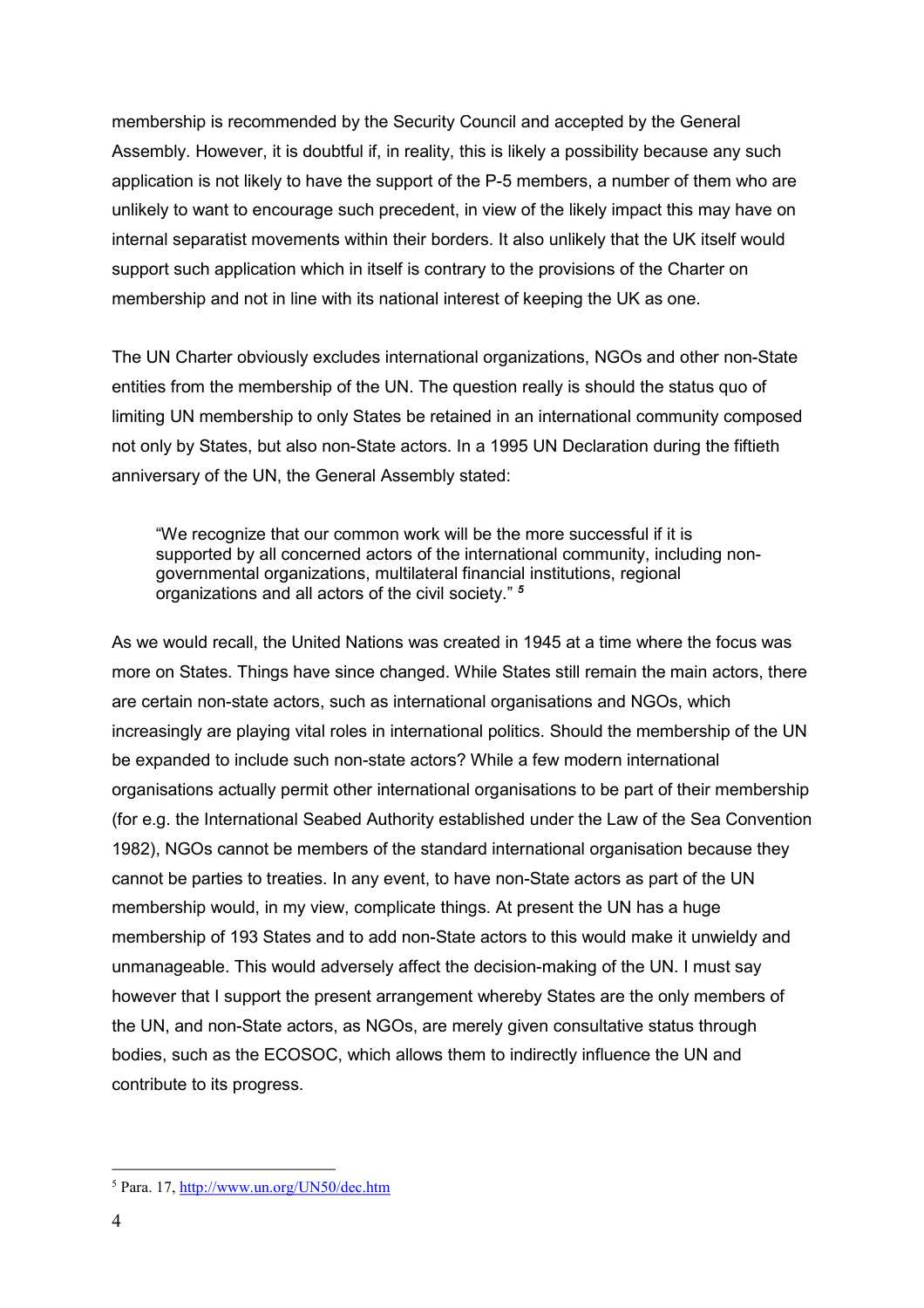Further, I quite like the idea proposed in the booklet of some sort of consortium of NGOs with an interest in the UN, to provide such NGOs with a unified vehicle to seek to indirectly influence the direction of the UN (see pp.29-30 of the booklet).

#### **2. General Assembly**

The General Assembly is the most democratic organ of the UN with every State member being part of this plenary body. All States no matter how big or small have one vote a reflection of equality of States, an attribute of State Sovereignty (See Articles 2 [1] and 18[1] of the Charter) .

- A. One of the proposals for reform in the booklet is the establishment of a sort of Parliamentary Assembly to function alongside the General Assembly. While membership of the General Assembly would be restricted to governments of member States as it presently operates, it is proposed that the so-called Parliamentary Assembly would be the 'voice global public opinion' (p.16 of the booklet). The members of the Parliamentary Assembly under this proposal would be elected by the world population as a whole. Although, this proposal appears to be good on paper, it is not, in my view, realistic. First, it appears to act on the assumption that all members of the UN are democratic States committed to promoting democratic values, which is certainly not the case. How would such election be conducted in non-democratic States? Second, it would be a logistic nightmare and very expensive to attempt to conduct an election for the world. Who would organise the elections - each of the member States of the UN, regional bodies or the UN itself? The situation in the EU where the European Parliament is elected must be distinguished from that of the UN. For one with the EU the member States share the similar democratic values as this is one of the core requirements for membership (Articles 2 and 49 of the Lisbon Treaty). Unfortunately, this is not so with the UN.
- B. The proposals in the booklet appear in different places to emphasise on the need to more effectively use of the International Court of Justice advisory opinion jurisdiction. For instance, it proposes that the General Assembly should request the ICJ to provide an advisory opinion on whether Article 12(1) of the Charter (which prohibits the General Assembly from making any recommendations with regard to any dispute or situation that the Security Council is handling unless the latter so requests) takes precedence over that of Article 96(1)(which states that the General Assembly or the Security Council may request the ICJ to give an advisory opinion on any legal question)(see pp.12-13). I am not really clear on aim of such request for an ICJ advisory opinion on this issue. Anyway it suffices to say that the impact of an ICJ advisory opinion should not be exaggerated. While such advisory opinion would have some weight as an authoritative opinion on the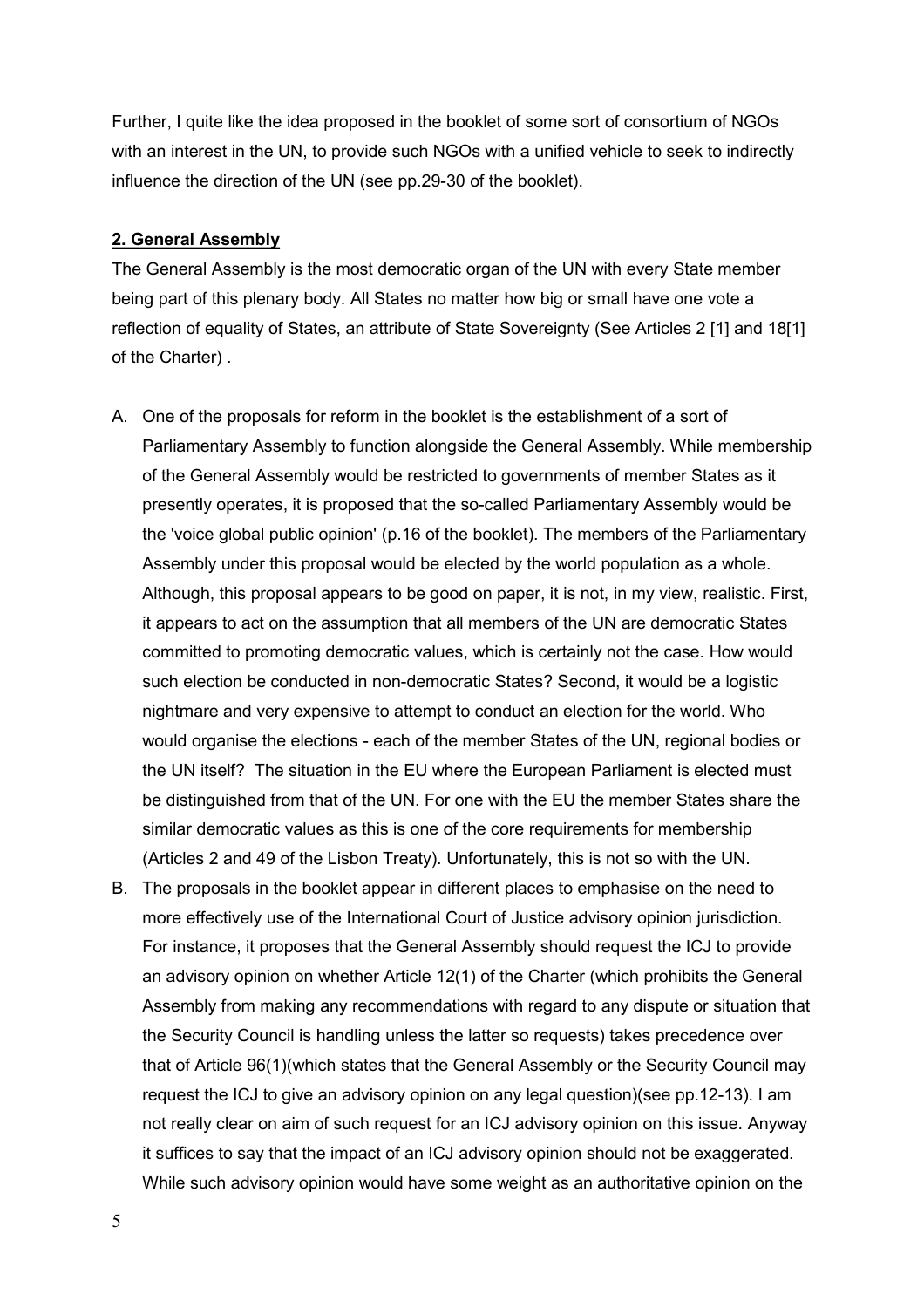position of international law on an issue it certainly cannot amend the clear effect of the Charter and such advisory opinions are not legally binding.

C. Another proposal is that the General Assembly should condemn purchase and so-called extortion of votes in the General Assembly or Security by powerful States threatening for instance to cut aid, end debt relief or support the granting of loans by the World Bank to less powerful States. While it may be immoral for powerful States to use political and economic influence to pressurise other States to vote in support of the former States position in the General Assembly, Security Council and organs of the UN there is nothing illegal under international law about this. The General Assembly and Security Council, which are political bodies, are susceptible to situations whereby powerful States put pressure on less powerful States. Such so-called '[a]ttempts at purchase and extortion of votes' cannot be brought before the ICJ because it is not a legal issue, but merely a political one. See chapter II of the Statute of the ICJ. Further, the proposal requires that such attempts at purchase and extortion of votes should be 'indictable' at the ICJ and made public to the world population. First, I must point out that the ICJ cannot indict States because it is not a Criminal Court. Second, States under international law cannot be indicted for crimes, only individuals can. In the Nuremberg trial, the tribunal emphasised that States do not commit crimes; individuals do. <sup>6</sup> The option that is perhaps feasible is the proposed NGO watch list referred to name and shame States involved in such 'purchase and ex torsion' of votes. This would perhaps cause some of these States, at least, to desist from this due to the pressure of public opinion pressure.

#### **3. Selecting the Secretary-General**

The Secretary-General is to be appointed by the General Assembly upon the recommendation of the Security Council. (See Article 97 of the UN Charter). Technically, the proposal in the booklet is right that the General Assembly may reject the candidate recommended by the Security Council (p.18). However, it must be noted that the General Assembly cannot make the appointment without the Security Council. See in relation to the similar situation with regard to the admission of new members to the UN, the ICJ advisory opinion *in the Competence of the General Assembly for the Admission of a State to the*  United Nations,<sup>7</sup> where the ICJ pointed out that the General Assembly could not admit a State to membership without the recommendation of the Security Council.

<sup>6</sup> See Philippe Kirsch, "Applying the Principles of Nuremberg in the International Criminal Court", (2007) 6 Washington University Global Studies Review, pp.501- 509 at 502

 $7$  [1950] ICJ Rep. 4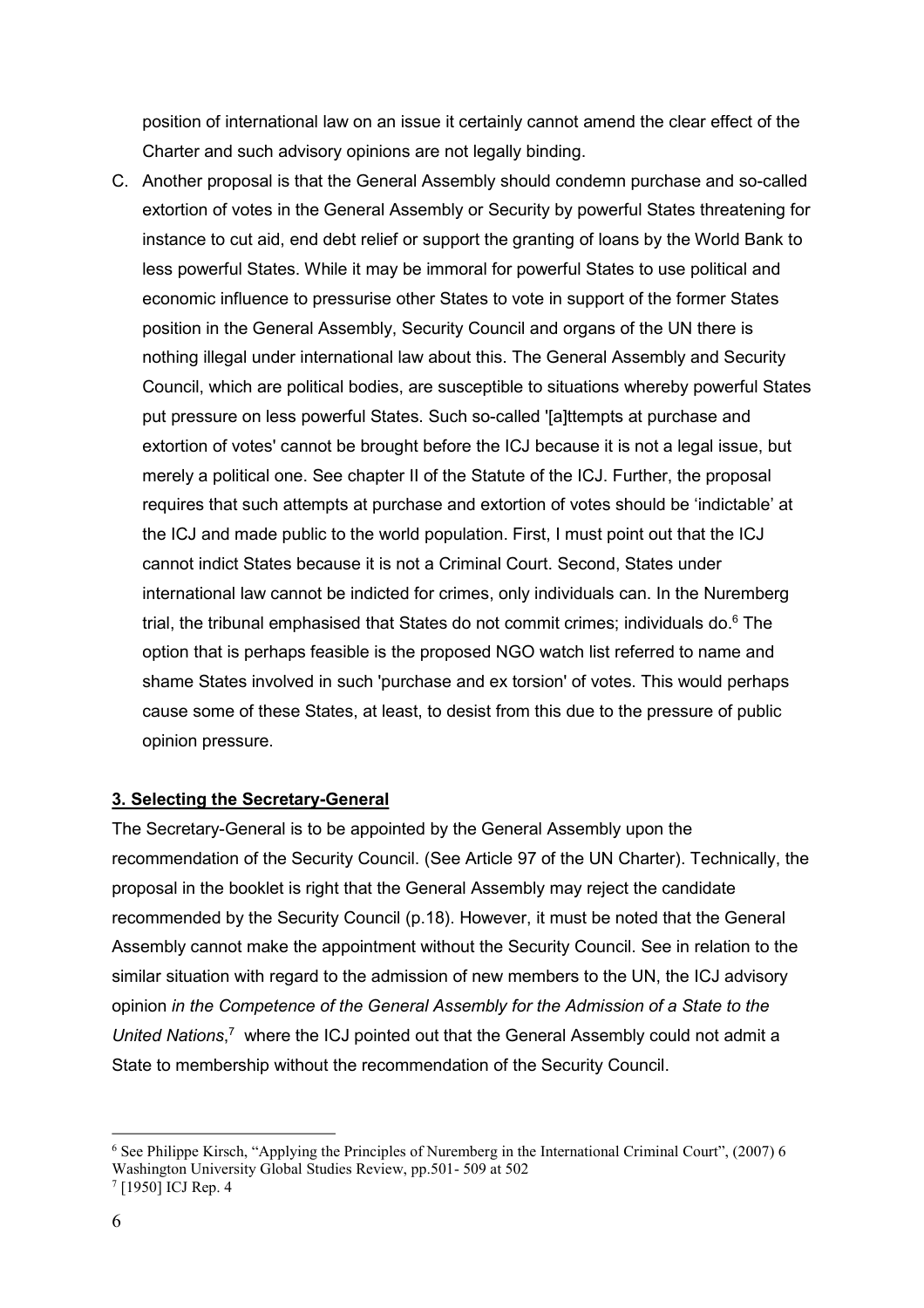Further, the proposal appears to regard the S-G is the leader of the UN (see p.19). However, this does not really reflect the role of S-G as stated by the Charter. The S-G is more of an administrative head of the UN and certainly not the leader of the Organisation. The Charter states that the SG is 'the chief administrative officer of the Organisation.' (See Article 97 of UN Charter). Although, the S-G has multiple roles as an impartial arbitrator, a diplomat, spokesman etc. that led Trygve Lie the 1st S-G to describe it as '[t]he most impossible job on this earth', he is certainly not the leader of the UN. In my view, the real political leaders of the UN are the P-5 members of the Security Council, who have immense powers, notably the veto power, which enables them to determine the direction of the UN.

Further, the proposal is right that the General Assembly can adopt new rules on the search, selection and recommendation of the S-G. Although, the Charter does not go into specific details on this, the General Assembly had as far back as 1946 adopted Resolution 11(1) dealing with terms of appointment of the S-G. In this Resolution states that the S-G would serve for a renewal 5-year term. Over the years the practice has been for each S-G to serve a maximum of two terms (i.e. ten years). The proposal of a single term of 7 years in my view would be helpful in having a more independent S-G. With the current two term structure S-Gs who are too independent stand the risk of not being reappointed. An e.g. that readily comes to mind is S-G Boutros Boutros Ghali who was not reappointed for a second term because one of the P-5 vetoed his reappointment. It is said that this was because the P-5 member felt he was too independent during his first term.

Further, in relation to the suggestion in the booklet that the Security Council should submit three names to the General Assembly instead of one (p.19), it must be mentioned that the practice of submitting just one candidate is based on the 1946 General Assembly resolution. The General Assembly in this resolution indicated that it preferred that the Security Council recommends only one candidate to avoid a polarising debate in the General Assembly. Clearly such debate would weaken the legitimacy of any candidate who is eventually appointed. Further, I doubt that involving a wide range of actors, such as the NGO community and interested citizens, in the appointment process of the S-G, as put forward in the booklet, would be helpful(p.19). From the way the UN Charter is framed what is needed is a person of competence who the Security Council, especially the P-5 members, and the General Assembly are able and happy to work with, and not necessarily a person popular with NGOs and the so-called 'citizens of the world.' I do not see that there have been any major problems with public support of the S-G due to the non-involvement of NGOs and interested citizens in the appointment of the S-G.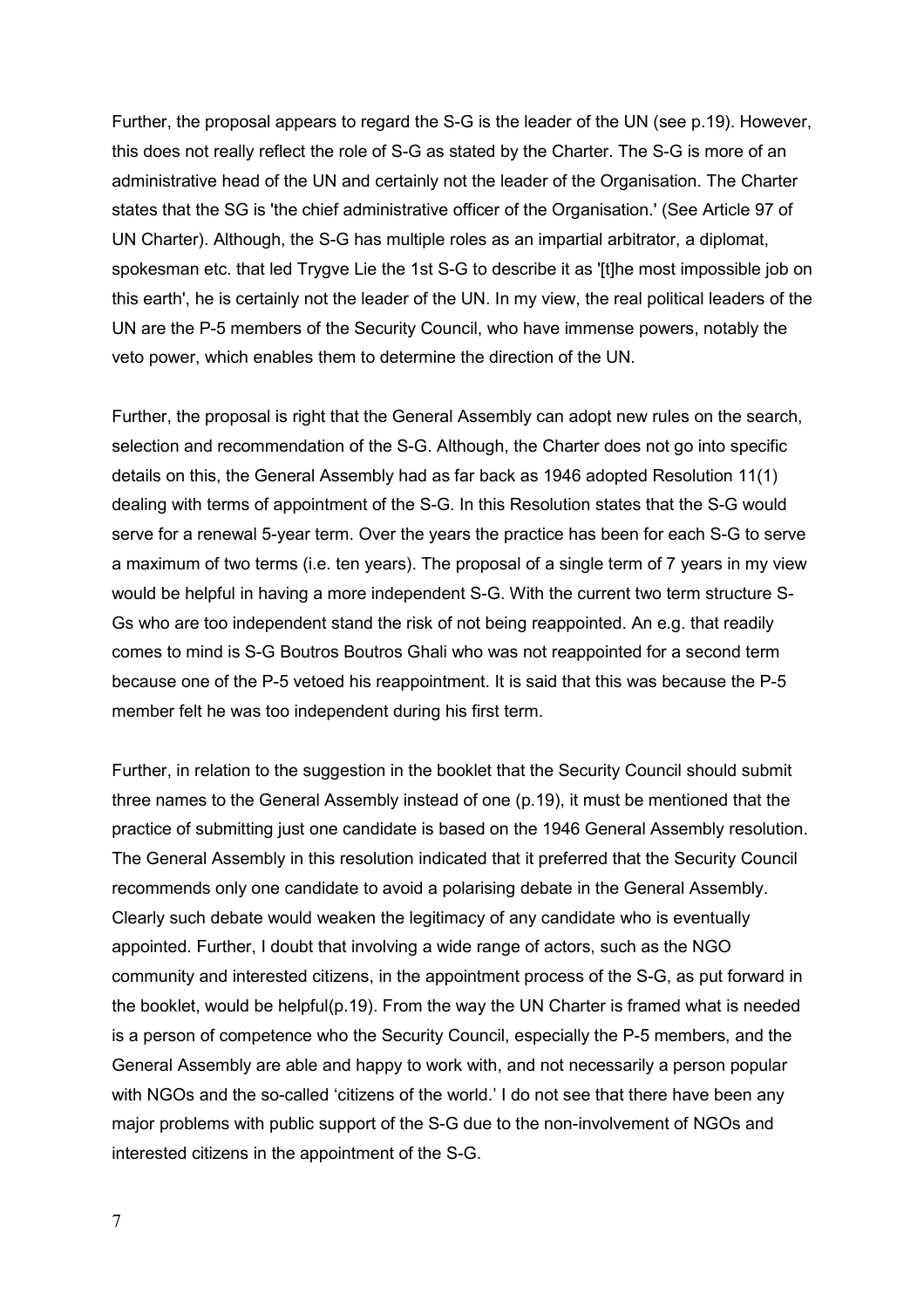I wholeheartedly agree with the proposal that the world is long overdue for a female S-G (p.20). The past 8 S-Gs have all been men. Although, the 1946 resolution states the candidate must be 'a man of eminence and high attainment'(Article 1) there is nothing under the Charter to suggest that this position should be limited to men. Limiting the post of S-G to only men would be contrary to one of the UN's core purpose of promoting and protecting human rights - prohibition of discrimination (see Article 1(3) and Article 8 of the Charter.

#### Article 1(3)

To achieve international co-operation in solving international problems of an economic, social, cultural, or humanitarian character, and in promoting and encouraging respect for human rights and for fundamental freedoms for all without distinction as to race, sex, language, or religion;

#### Article 8

The United Nations shall place no restrictions on the eligibility of men and women to participate in any capacity and under conditions of equality in its principal and subsidiary organs.

#### **4. Security Council**

The Security Council, though listed in the UN Charter as the second principal organ is undoubtedly the most powerful of the six principal organs of the UN. $8$  It has the primary responsibility for the maintenance of international peace and security, with binding powers to carry out this crucial role and may utilize non-military or military measures to do so.<sup>9</sup> As far as Kofi Annan, the erstwhile S-G of the UN, was concerned: "no reform of the United Nations would be complete without reform of the Security Council."<sup>10</sup> This organ was originally composed of eleven States, but this has since been increased to fifteen States.11 It is made up of five permanent members (P-5), who by virtue of the historical incidence of being the victorious powers at the end of the Second World War allotted to themselves this privileged position, 12 as well as ten non-permanent members who are elected for a term of two years. 13The P-5 have immense powers to veto decisions of the Council on substantive matters. Although, the Charter does not specifically designate this power as the 'veto' power the provision of Article 27(3) of the Charter has that practical effect. Article 27(3) states that:

<sup>&</sup>lt;sup>8</sup> Art.7 of the Charter lists the principal organs in the following order: The General Assembly, the Security Council, Economic and Social Council, Trusteeship Council, International Court of Justice and Secretariat. <sup>9</sup> See Arts. 24, 25 and Chapter VII of the Charter

<sup>10</sup> Para.169 of the A/59/2005

<sup>&</sup>lt;sup>11</sup> Art.23 of the Charter

 $12$  The five permanent members are China, France, Russia (successor to the USSR), the UK and the USA.

<sup>&</sup>lt;sup>13</sup> Art. 23 of the Charter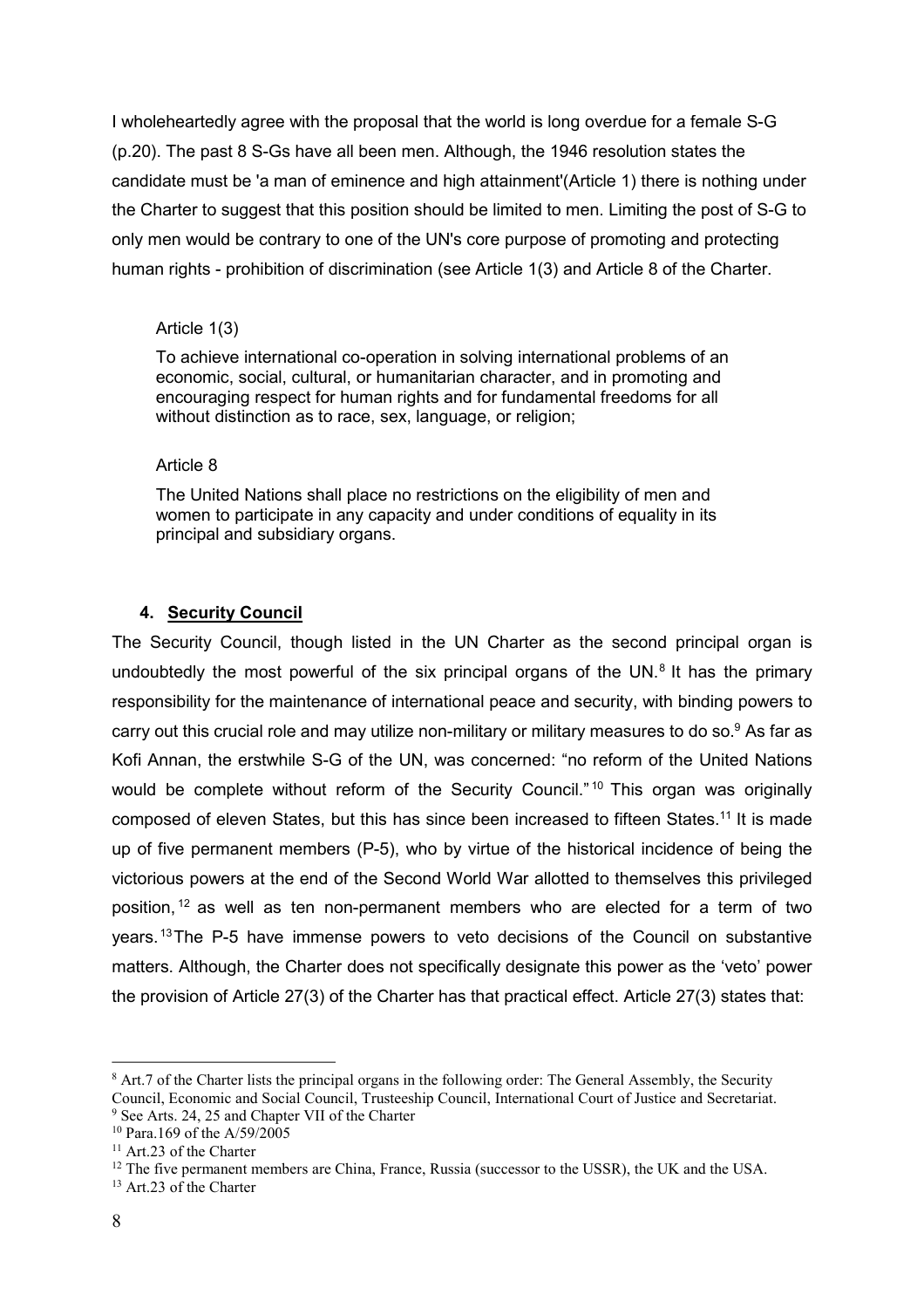"Decisions of the Security Council on all other matters [Non-procedural matters] shall be made by an affirmative vote of nine Members including the concurring votes of the permanent members; provided that, in decisions under Chapter VI [Pacific Settlement of Disputes], and under paragraph 3 of Article 52[regional arrangements for pacific settlement of disputes], a party to a dispute shall abstain from voting."

The debate on the reform of the Security Council has centered on three main areas – the veto, composition and improving working methods.

#### A. Veto

The issue of the veto of the P-5 of the UNSC, undoubtedly a significant issue in international law and international relations, has generated a lot of polemical arguments both for and against the retention of this power. Some have asked for the veto powers to be reformed to make the UNSC more effective. Various proposals have been made to reform the veto power. For instance, as far back as the San Francisco Conference Australia had proposed the waiving of the veto power in all proceedings arising under Chapter VI of the Charter i.e. pacific settlement of disputes.<sup>14</sup> This proposal was not accepted, however Article 27 of the Charter requires that in decisions under Chapter VI a party to the dispute shall abstain from voting. The Non-Aligned Movement (NAM) in 1998 proposed that the veto should be curtailed with a view to its elimination, and as a first step that the veto power should only apply to enforcement actions taken under Chapter VII.<sup>15</sup> Others, like the African Union, proposed the restriction on single P-5 member veto by stating that a veto should only prevent the Security Council from acting if cast by at least two or more P-5 members.<sup>16</sup> However, the constraint of Article 108 limits the extent of reform of the veto power that could realistically be achieved. It is unlikely that the P-5 members would consent to any reform of this immense power that would either withdraw this privileged power or water it down. The High Level Panel (HLP) report 2004 acknowledged this much by stating that they see no practical way of changing the existing members' veto power though in their view the veto power has "anachronistic character that is unsuitable for the institution in an increasingly democratic age."<sup>17</sup> In what appeared to be an indication of the Panel's sense of helplessness in this regard they urged that the veto power

<sup>16</sup> Wouters and Ruys, op.cit. at p.22

<sup>&</sup>lt;sup>14</sup> Wouters and Ruys, "Security Council Reform: A New Veto for a New Century," at p.21, <http://www.law.kuleuven.be/iir/nl/onderzoek/wp/WP78e.pdf>

<sup>&</sup>lt;sup>15</sup> Ibid. See also Report of the Open-ended Working Group on the Question of Equitable Representation on and Increase in the Membership of the Security Council and Other Matters related to the Security Council, General Assembly, Official Records, Fifty-third Session, Supplement No.47 (A/53/47), p.34, <http://www.undemocracy.com/A-53-47.pdf>

<sup>&</sup>lt;sup>17</sup> HLP Report, A More Secure World: Our Shared Responsibility, para.256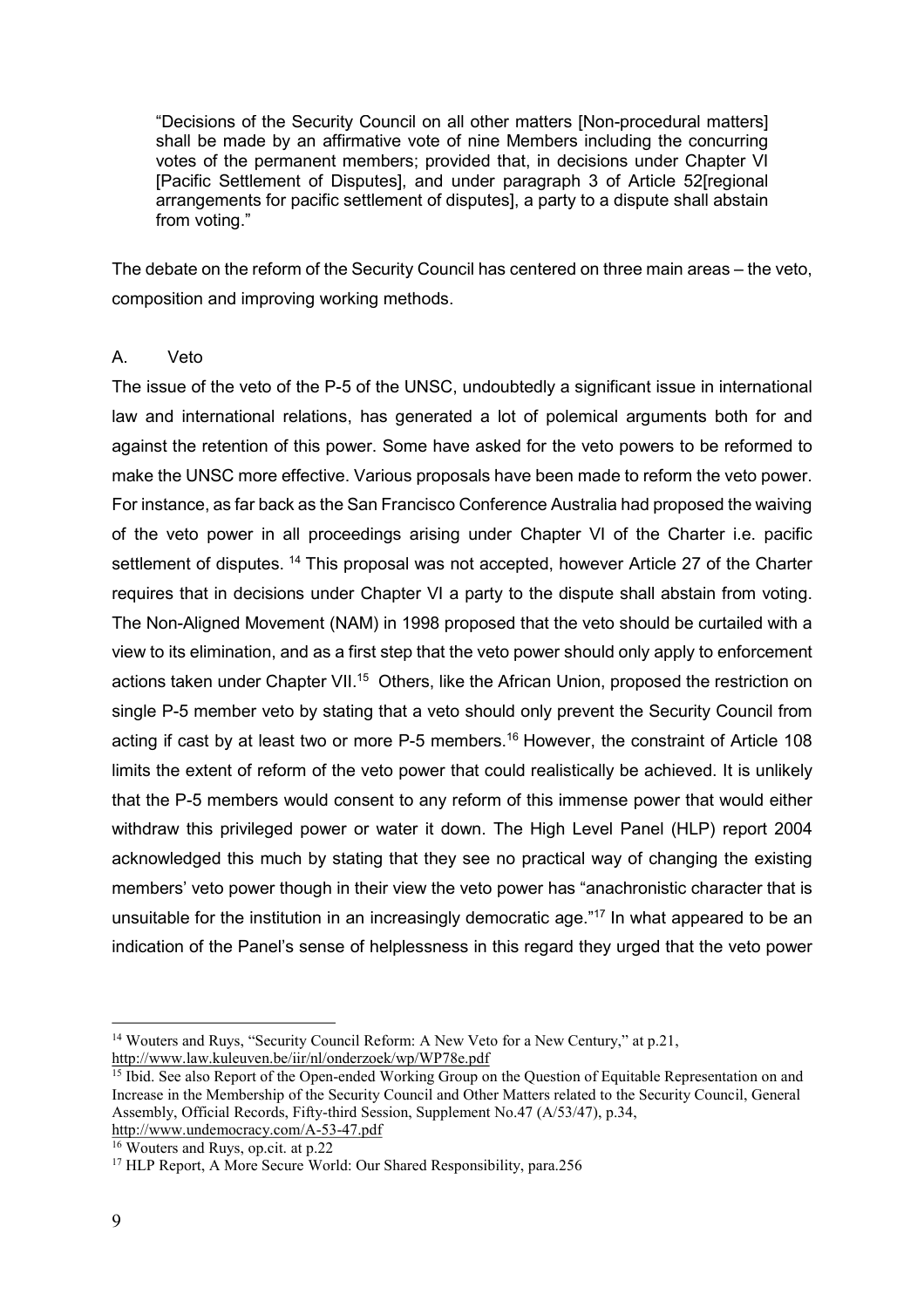should be limited to matters where the vital interests are genuinely at stake.<sup>18</sup> However, they were not clear on they meant by 'vital interests'. Who determines whether or not the vital interests are genuinely at stake? Further, the HLP pleaded rather helplessly with each individual P-5 member, in their individual capacities, to pledge themselves to refrain from using the veto in the cases of genocide and large-scale human rights abuses.<sup>19</sup> They however recommended that under any reform expanding the composition of the Security Council the veto power should not be extended to the new members. Basically this advocates for inequality as between P-5 members and other permanent members that may be selected in an expanded Security Council.<sup>20</sup> In the view of the African Union (AU), such inequality would be contrary to "common justice." Therefore, the AU while opposing the veto in principle advocated that it should be available also to new permanent members.<sup>21</sup>

There is also a proposal in the booklet that the Security Council should voluntarily relinquish their veto in respect of the appointment of the S-G and amendments of the Charter (p.36). This in my view is not likely to happen as the veto is a power-tool used by the P-5 members to secure what they perceive to be their national interest. It may be argued that though the veto power is sometimes used immorally, it is an important tool that keeps the P-5 members within the UN and probably explains the longevity of the UN. Without the veto would the P-5 members remain in the UN?

The HLP also recommended the introduction of a system of indicative voting whereby members of the Security Council could call for a public indication of positions on a proposed action. In this indicative vote, a 'no' vote by a P-5 member would not be regarded as a veto. Thereafter, a second formal vote would be held where the 'no' vote of such P-5 member would then be regarded as a veto. The Panel was of the view that such indicative voting system would increase accountability of the veto function.<sup>22</sup> The idea appears to be that an indicative 'no' vote would leave a P-5 member open to pressure from public opinion that would embarrass them to withdraw a 'no' vote which is against public opinion.<sup>23</sup> It is not clear upon what basis the Panel took the opinion that such indicative vote would make the veto system more accountable. If it is merely based on the pressure of public opinion, it is doubtful that this

<sup>18</sup> Ibid

 $19$  Ibid

<sup>20</sup> Ibid

<sup>&</sup>lt;sup>21</sup>See African Union, The Common African Position on the Proposed Reform of the United Nations, "The Ezulwini Consensus," [http://www.safpi.org/publications/common-african-position-proposed-reform-united](http://www.safpi.org/publications/common-african-position-proposed-reform-united-nations-ezulwini-consensus)[nations-ezulwini-consensus](http://www.safpi.org/publications/common-african-position-proposed-reform-united-nations-ezulwini-consensus)

<sup>22</sup> HLP Report, para.257

<sup>&</sup>lt;sup>23</sup> Yehuda Blum, "Proposals for UN Security Council Reform" (2005)99(3) American Journal of International Law, pp.632-649 at 643-644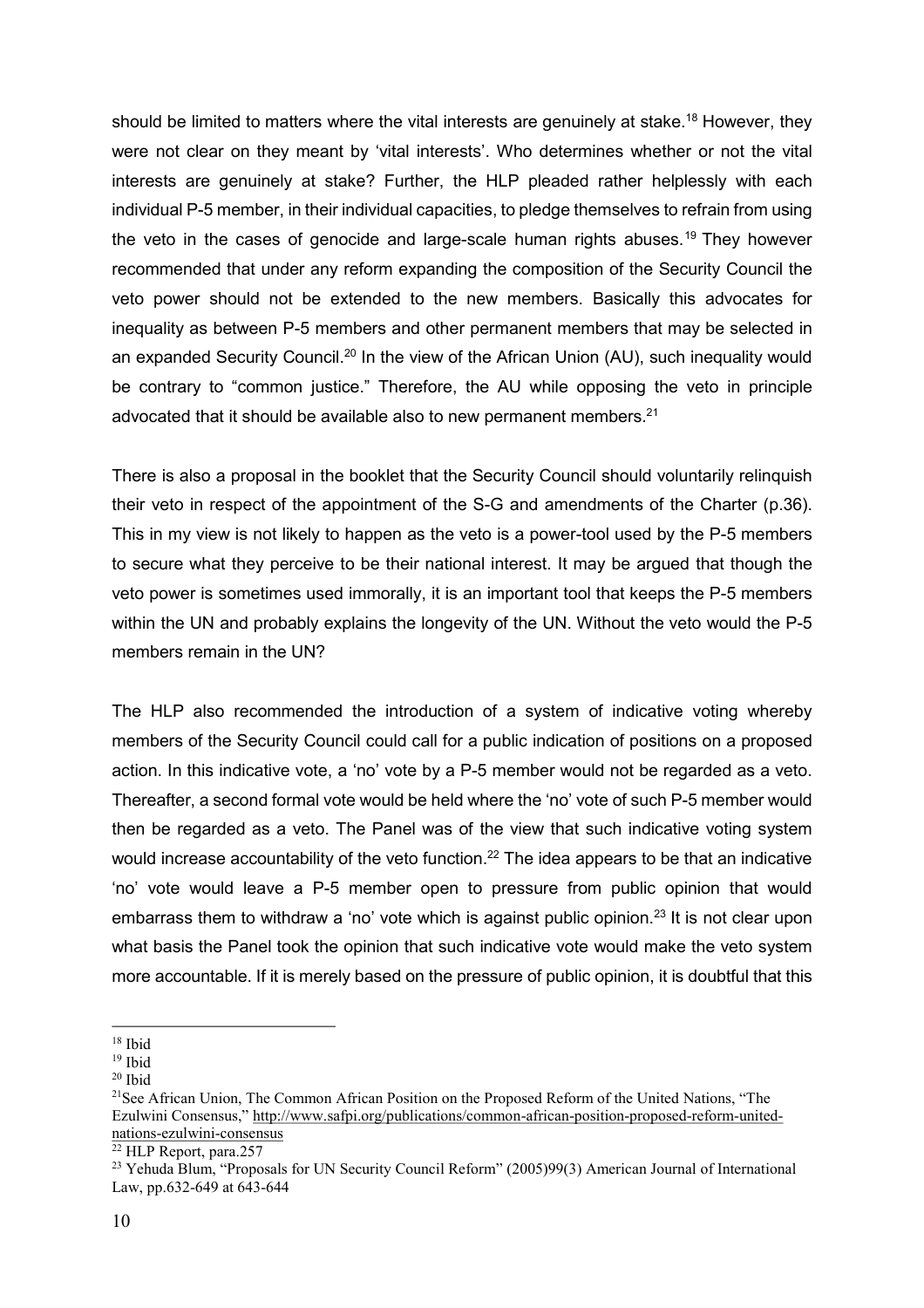would dissuade a P-5 member, especially those that are non-democratic States, from pursuing a veto that is unpopular so long as the leadership of such P-5 member are of the view that it is in their national interest to do so.

# B. Composition

Due to the exponential growth of the UN to the current membership of 193, there have been calls for the expansion of the Security Council from its current number. This is more so as some regions of the world, for e.g. Africa and Latin America, are not represented amongst the P-5.24 Further, it was felt that since the "Security Council had originally been conceived and designed as a body encapsulating, and effectively institutionalizing, the global balance of power,"25 there was a need for a reformed Security Council that would reflect the current power configuration, which has changed dramatically since 1945 when the Charter was adopted. However, although virtually everyone agrees that the composition of the Security Council should be reformed there is no agreement on how this should be done. Who should for instance be brought in as additional permanent members? Should there even be additional permanent members? How can the Security Council be reformed to make it more representative without making it too large and thereby affect adversely its effectiveness?

## C Improving working methods

The HLP Report, the In Larger Freedom Report and the 2005 World Summit were all united on the need to improve the working methods of the Security Council in order to promote transparency and accountability, a reform that could be embarked upon without the need to amend the Charter.<sup>26</sup> Quite a bit of work has been done in this regard. The Security Council now has annual debates on certain matters to improve dialogue between the Security Council members and other member States of the UN. Since 2010 debates have become an annual practice (previously, only two such debates were held: in 1994 and 2008). It seeks to make more effective use of public meetings; maintaining regular communication with the Peacebuilding Commission and the chairs of its country-specific configurations; expanding consultation and cooperation with relevant regional and sub-regional organizations.<sup>27</sup>

# D. Charter Sequence to Chapter VII

<sup>&</sup>lt;sup>24</sup> The African and Latin America and Caribbean Grouping are not represented amongst the P-5.<br><sup>25</sup> See Morris, "UN Security Council Reform: A Counsel for the  $21<sup>st</sup>$  Century", op.cit. at p.266.

 $26$  Para.21 of Secretary-General's Report. Strengthening of the United Nations: an agenda for further change, A/57/387 of 9 September 2002. Para.258 of HLP Report, Para.168 of In Larger Freedom Report and Para.154 of World Summit outcome document.

<sup>27</sup> See Security Council Working Methods, [http://www.securitycouncilreport.org/monthly-forecast/2013-](http://www.securitycouncilreport.org/monthly-forecast/2013-10/security_council_working_methods.php) [10/security\\_council\\_working\\_methods.php](http://www.securitycouncilreport.org/monthly-forecast/2013-10/security_council_working_methods.php)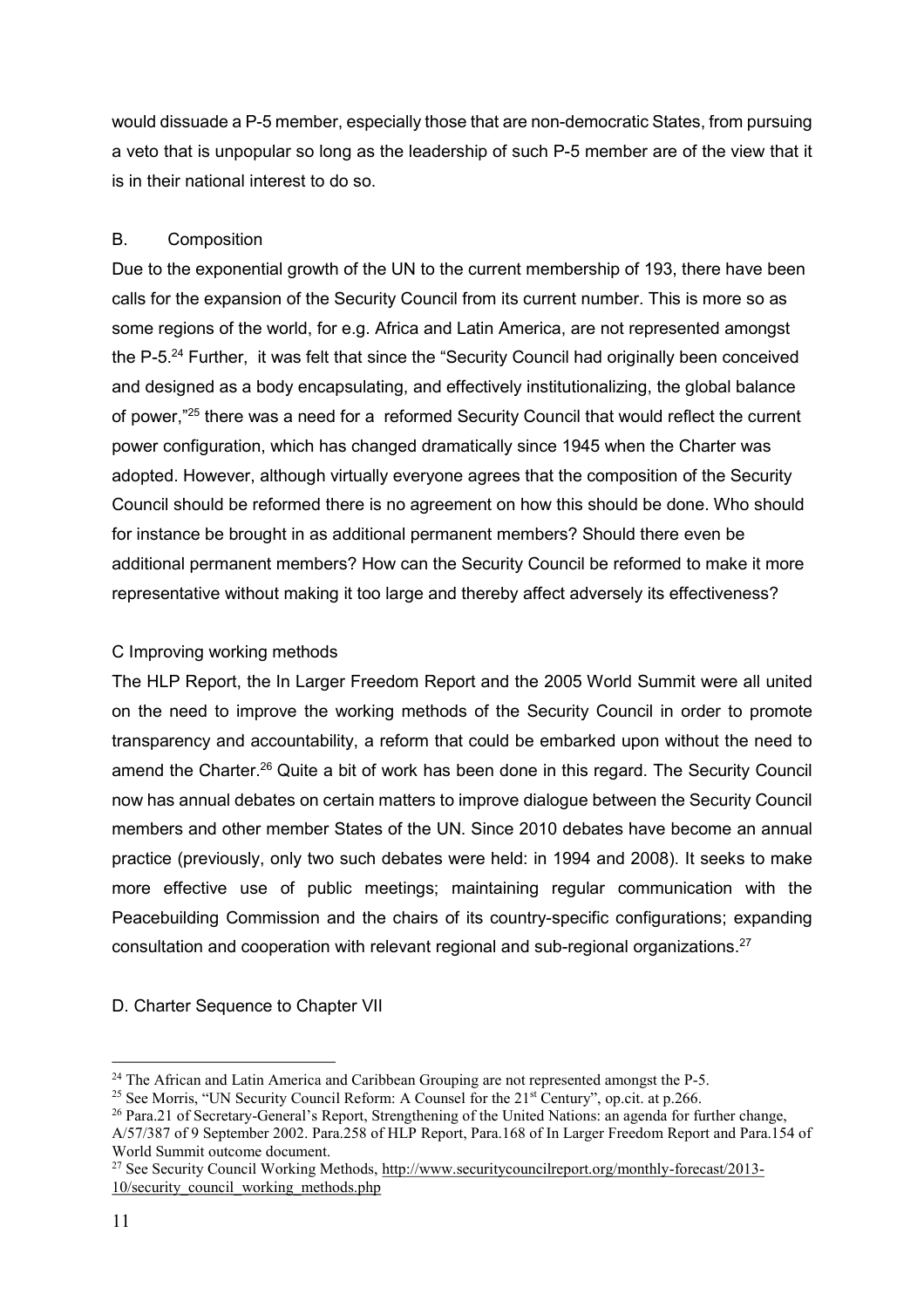The booklet proposes that the Security Council should first and foremost have recourse to peaceful redress under Chapter VI before using enforcement measures under Chapter VII, such as sanctions, and as a last resort the use of military force (p.34). Ideally this may be the best way to go and the Security Council does try to promote peaceful settlement in appropriate cases. However there is no doubt that in cases of extreme emergency involving a massive loss of human lives it would be preferable for the Security Council to act promptly under Chapter VII, and in appropriate cases to use military force even if it is as a first resort. I think the sequence of Chapter VI before Chapter VII may be the general rule, but we have to recognize that in extreme and justifiable situations the Security Council must and should have the discretion to depart from any such sequence.

## E. Should the Security Council have a Standing Army and Police Force?

Clearly some kind of standing military and police force would improve the efficiency of the UN in terms of deployment (See pp.40-41 and 44 of the booklet). However, I am rather skeptical about the practicality of this. The UN is not a State so cannot raise a Standing military or police force without the contribution of States. Would the big States that actually have a well-equipped military and police force be willing to commit their personnel to being permanently assigned to the UN? What about the cost of maintaining this standing military and police force? Would it not be too expensive to maintain such standing military? Who would bear the cost? Would this not imply that the UN is some sort of World government? Mr. Morrison, the Executive Director of the Canadian Institute of Strategic Studies, in his incisive article, raises, amongst other things, the following questions to illustrate the difficulties of having a Standing UN force:<sup>28</sup>

- Would the army have to be racially and geographically balanced?
- Who would exercise command control the UN Secretary-General? The Security Council? The Military Staff Committee?
- Where would the troops have their base? Would it be centralised or decentralised?
- How would the troops be paid?
- **Who would train the troops?**

Would States be ready to commit long term to such standing army? I very much doubt this because of the cost, especially with pressing domestic issues that would require such scarce resources. Even, if the States are willing and able to provide resources to support such

<sup>&</sup>lt;sup>28</sup> Alex Morrison, "The Fiction of a UN Standing Army", (1994) 18 Fletcher Forum of World Affairs, pp.83-96 at 95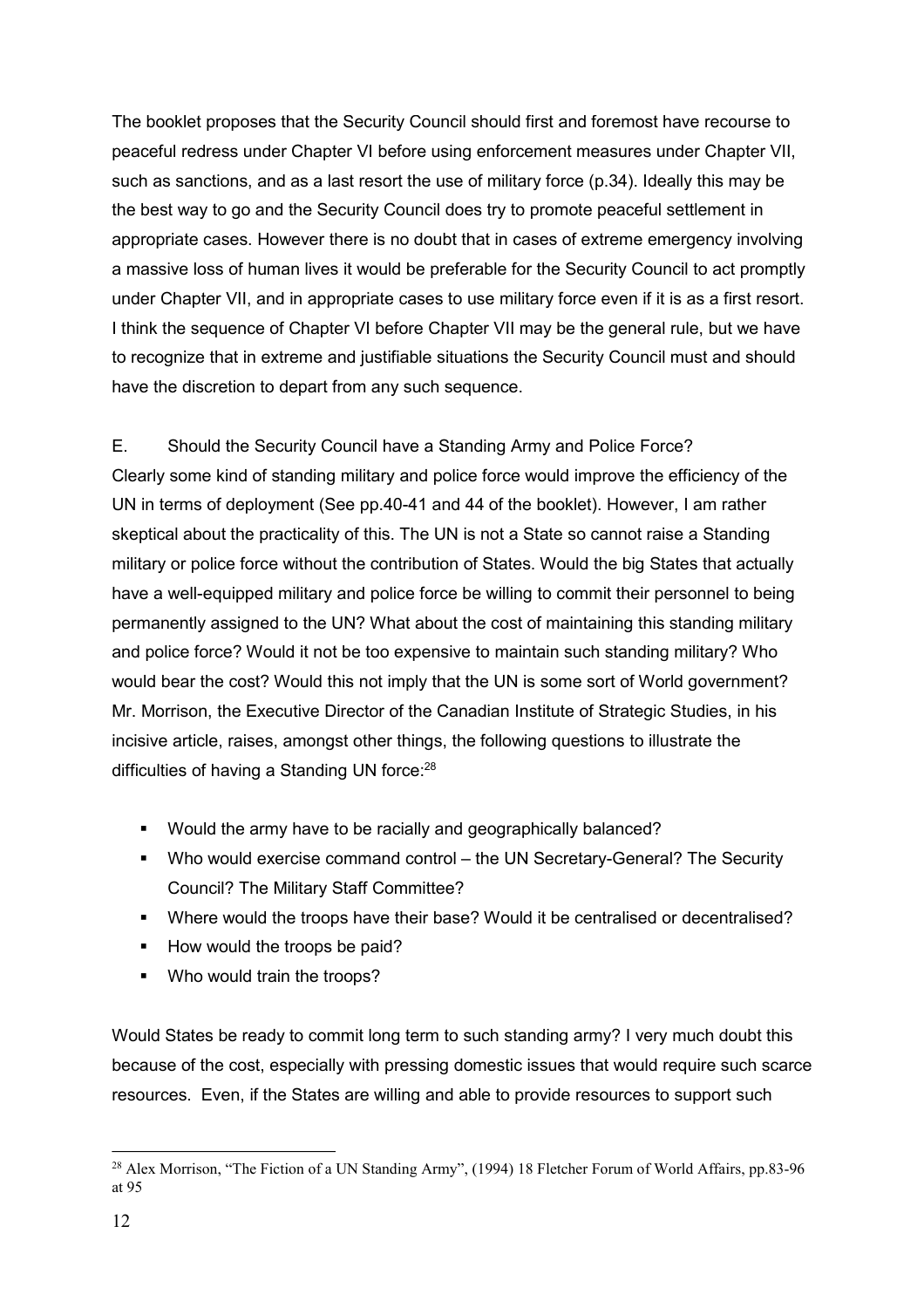standing army their deployment would still require Security Council authorization and of course this would still be subject to P-5 politics.

It has also been proposed in certain other quarters of the possibility that UN peace-keeping operations may be outsourced to Private Military Companies (PMCs).29 Some arguments in favour are availability and relatively lower costs. However, arguments against in my view are quite weighty – Are PMCs not just merely 'corporate mercenaries' (Ballesteros, former UN Rapporteur on Mercenaries) since they are motivated primarily by profit? Do they have the ability to operate within basic principles of UN Peacekeeping? Are they really accountable? At least regular military and police force, in spite of shortcomings that have resulted in some scandals can be held accountable by their home State.<sup>30</sup>

## **5. Trusteeship Council**

The Trusteeship Council, another principal organ of the UN, completed its assignment in 1994 when the last trust territory, Palau, gained independence.<sup>31</sup> Since then the issue has been what to do with this organ. Should it be deleted from the UN Charter as a principal organ or should it be given another remit? As far as the HLP Panel was concerned, the provisions of the Charter dealing with the Trusteeship Council should be deleted since it had completed its assignment of decolonization. The Panel appeared to be of the view that the deletion of the Trusteeship Council from the Charter would be an indication that the UN has turned its "back on any attempt to return to the mentalities and forms of colonialism."32 They advocated, that the Human Rights Council (HRC) should eventual replace the Trusteeship Council as a principal organ.<sup>33</sup> The deletion of the Trusteeship Council from the UN Charter was endorsed by the 2005 World summit<sup>34</sup> and this appears to be implicit in the In Larger Freedom report.<sup>35</sup> It should be noted, however that previously in July 1997 the UN Secretary-General had

<sup>3030</sup> See Lindsey Cameron, "Private Military Companies: their status under International Humanitarian Law and its impact on their regulation", (2006) 88(863) International Review of the Red Cross, pp.573-598

<sup>29</sup> See Oldrich Bures, "Private Military Companies: A Second Best Peacekeeping Option? (2005) 12(4) International Peacekeeping, pp.533-546 and Daphné Richemond, "The New Peacekeepers? Private Military Corporations and the Future of Peacekeeping Operations", ESIL Working Agora Series, December 2007, http://www.esil-sedi.eu/fichiers/en/Agora\_Richemond\_358.pdf

<sup>&</sup>lt;sup>31</sup> Trusteeship Council Res.2199 (LXI) (May 25, 1994). On the Trusteeship Council, see Chapter XIII of the UN Charter, Ralph Wilde, "Trusteeship Council" in Thomas G. Weiss and Sam Daws (eds.), *The Oxford Handbook on the United Nations*, op.cit, pp.149-159 and Egede and Sutch, *The Politics of International Law and International Justice*, op.cit. pp.147-148 32 Para.299.

<sup>33</sup> Para 291

<sup>34</sup> Para.176

<sup>35</sup> Paras.165 and 166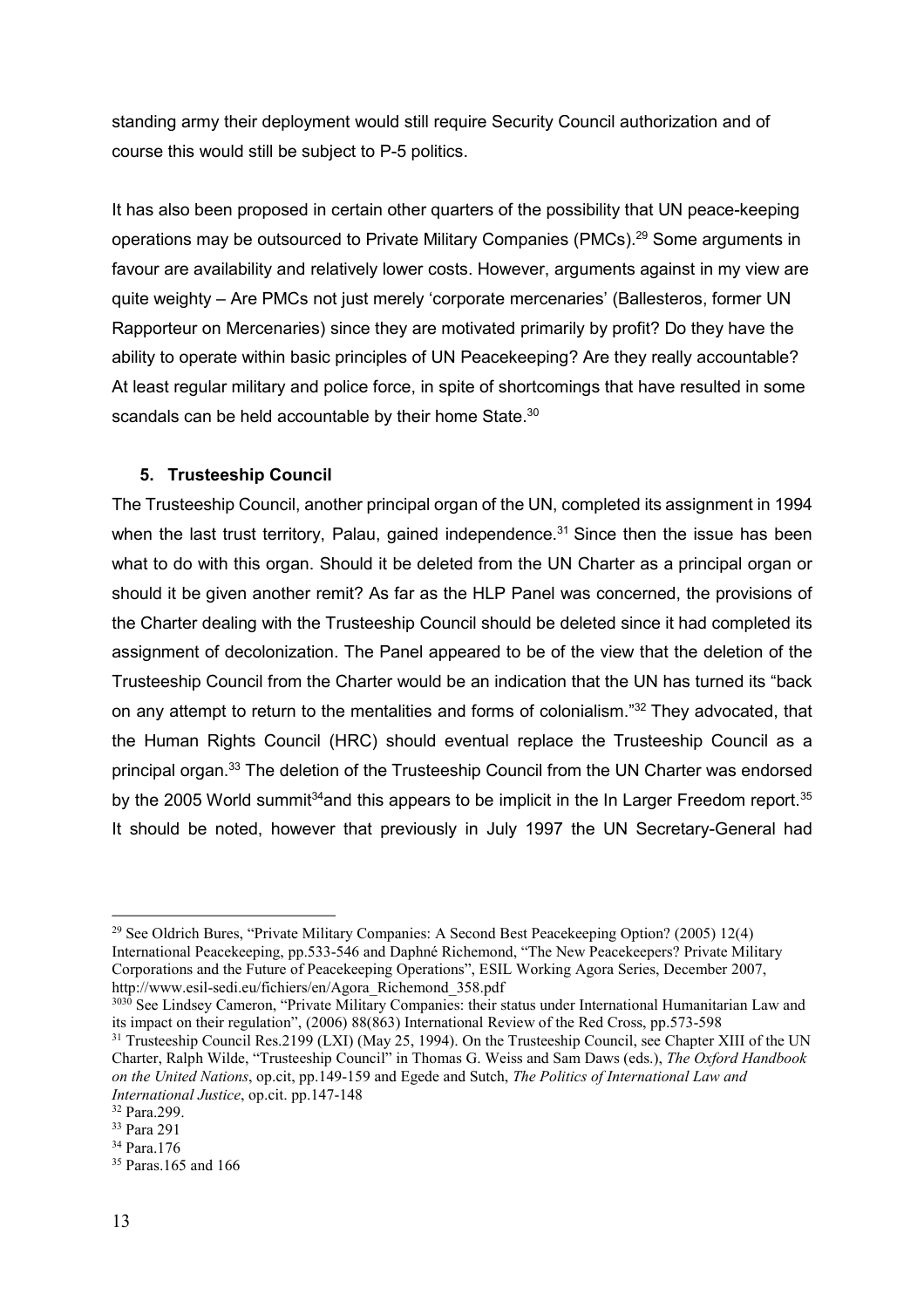proposed in his report to the General Assembly – *Renewing the UN: A programme for reform* – that the Trusteeship Council:

"…be reconstituted as the forum through which Member States exercise their collective trusteeship for the integrity of the global environment and common areas such as the oceans, atmosphere and outer space. At the same time, it should serve to link the United Nations and civil society in addressing these areas of global concern, which require the active contribution of public, private and voluntary sectors."<sup>36</sup>

This proposal did not receive an enthusiastic response from the member States.<sup>37</sup> It is not clear how this proposal would be feasible in the case of global commons that already have an institutional framework by which States are able to exercise their collective trusteeship. For instance, in respect of the seabed and ocean floor and subsoil thereof beyond the limits of national jurisdiction (the Area), which together with the resources therein, are the common heritage of mankind, there is a comprehensive institutional framework. Here the International Seabed Authority (ISA) acts as a type of trustee on behalf of the States Parties to the Law of the Sea Convention (LOSC) 1982.<sup>38</sup> It is difficult to understand how the conventional role of the ISA would be reconciled with that of the Trusteeship Council if such proposal were accepted. Will it be the Trusteeship Council or the ISA that would act in respect of the Area? This would certainly raise complex issues. Some others have suggested that the Trusteeship Council be given a new remit as a "modern international clearing house for selfdetermination."39 This is an interesting proposal, as it would amount to a 'collectivization' of the whole process of recognition of entities that seek to be admitted as States members of the international community and perhaps achieve some kind of certainty in the recognition process. It is not certain what the response of States have been to this proposal. Another suggestion is that the Trusteeship Council could be used to provide support and to administer 'failed States.' However, in view of the fact that a number of such States are located in Africa, some have argued that this would amount to reintroducing "benign colonialism" in parts of Africa<sup>40</sup>

## **6. Financing the UN**

An international Organization requires proper funding to effectively carry out its aims and objectives (See pp.59-63 of the booklet). Usually the financing of an international organization, including the UN, is derived mainly from the contributions of members. There is an important

<sup>36</sup> Para.85 of A/51/950 of 14 July 1997.

<sup>&</sup>lt;sup>37</sup> Wilde, "Trusteeship Council", op.cit.at p.156<br><sup>38</sup> Arts.1 (1), 136 and 137(2) of the LOSC 1982.

<sup>39</sup> Carolyn L. Wilson, "Changing the Charter: The United Nations Prepares for the Twenty-first Century."(1996) 90(1) *The American Journal of International Law*, p.115 at 122. 40 Wilde, "Trusteeship Council", op.cit.at pp.155-156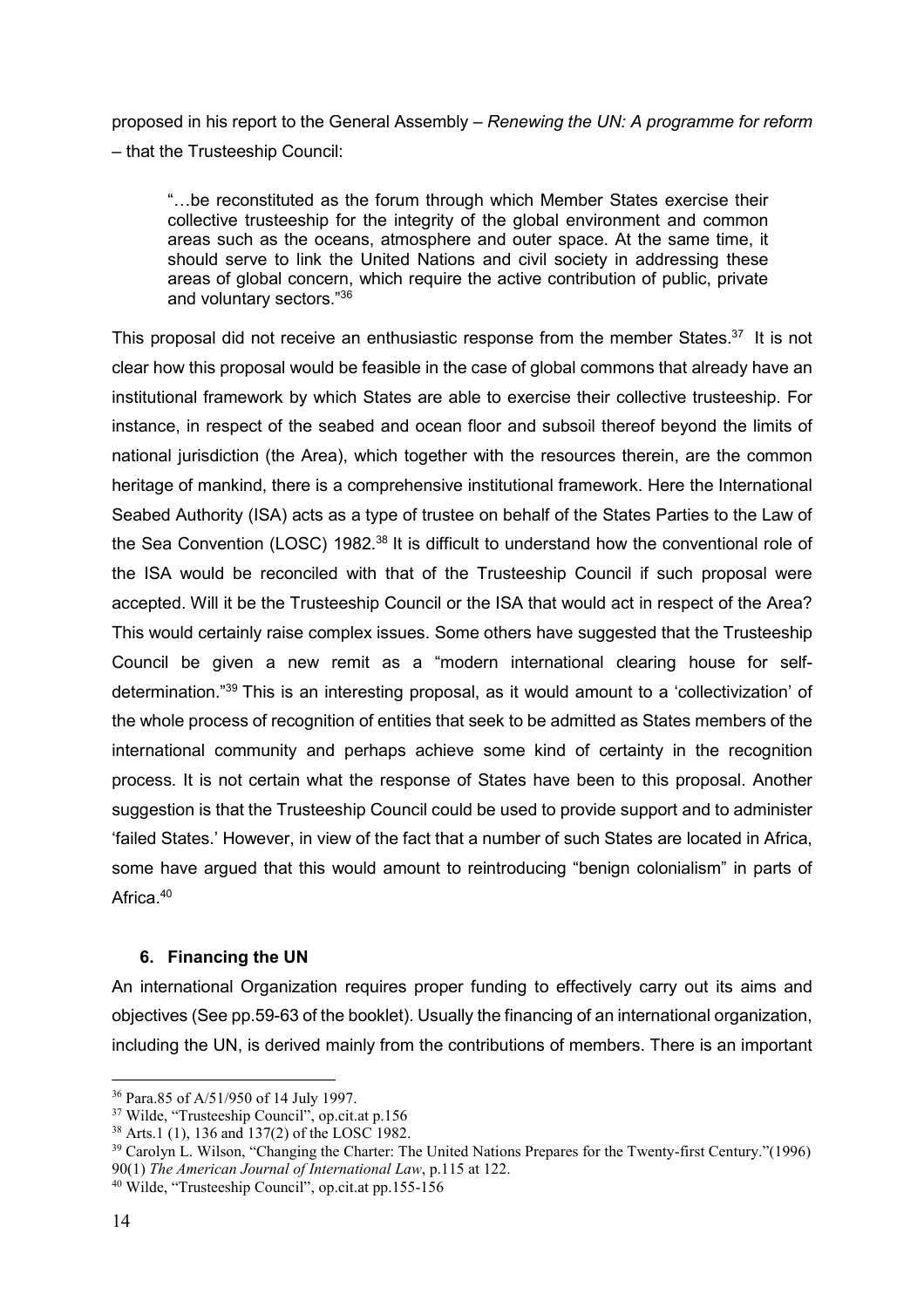nexus between financing of an international organization and influence. A State that is a major contributor of finance to an international organization may seek to have significant influence in the decision-making of such organization. This is not unusual, it is just the natural course of things – I believe the idiom is: 'He who pays the piper dictates the tune'. I am not too sure, as stated in the proposal, if introducing a limit on contributions would be the answer in the UN. The question is if other States members would be able or willing to absorb the difference, especially with competing domestic issues that require such scarce finances. The only way to reduce the influence of major contributor States is to look for alternative sources of income. Taxation in any form, in my view, is not likely to work. The UN is not a State and would have to rely on States Members to impose taxes. I doubt that member States would support this. Further, it is doubtful that a large number of individuals in member States who are currently paying what they regard as high domestic taxes would be happy to pay additional taxes to the UN. Another alternative source of funding is voluntary giving - perhaps through using, amongst other things, an online giving facility - by individuals and other non-State actors that support the aims and objectives of the UN. Would this raise a substantial amount of money to provide an alternate source of funds that would give the UN financially autonomy? It is very unlikely. It is doubtful that there would be that many Ted Turner type of donations.<sup>41</sup> However, this may bring in some non-State contribution income for the UN, and perhaps in some ways serve as a gauge for the UN to determine how much non-State actors are actually engaged with the UN. Arguable a significant financial contribution by non-State actors to the UN would be an indication of support for the UN going beyond just the States.

#### **7. UN Charter – To Amend or not to Amend?**

In exploring these initiatives, it is important to point out that there are two broad types of reform initiatives – one that necessarily involves amending the constituent instruments and that, which could be done without such amendment. Obviously, the former initiatives are usually more difficult to achieve because of the sometimes cumbersome amendment processes as contained in Article 108 of the UN Charter which states:

"Amendments to the present Charter shall come into force for all Members of the United Nations when they have been adopted by a vote of two-thirds of the members of the General Assembly and ratified in accordance with their respective constitutional processes by two-thirds of the Members of the United Nations, including all the permanent Members of the Security Council."<sup>42</sup>

<sup>&</sup>lt;sup>41</sup> In September 1997 Ted Turner announced a \$1 billion dollar donation to the UN to aid their work, especially in areas such as the fight against global poverty, <http://edition.cnn.com/US/9709/18/turner.gift/>  $42$  See also Art 109